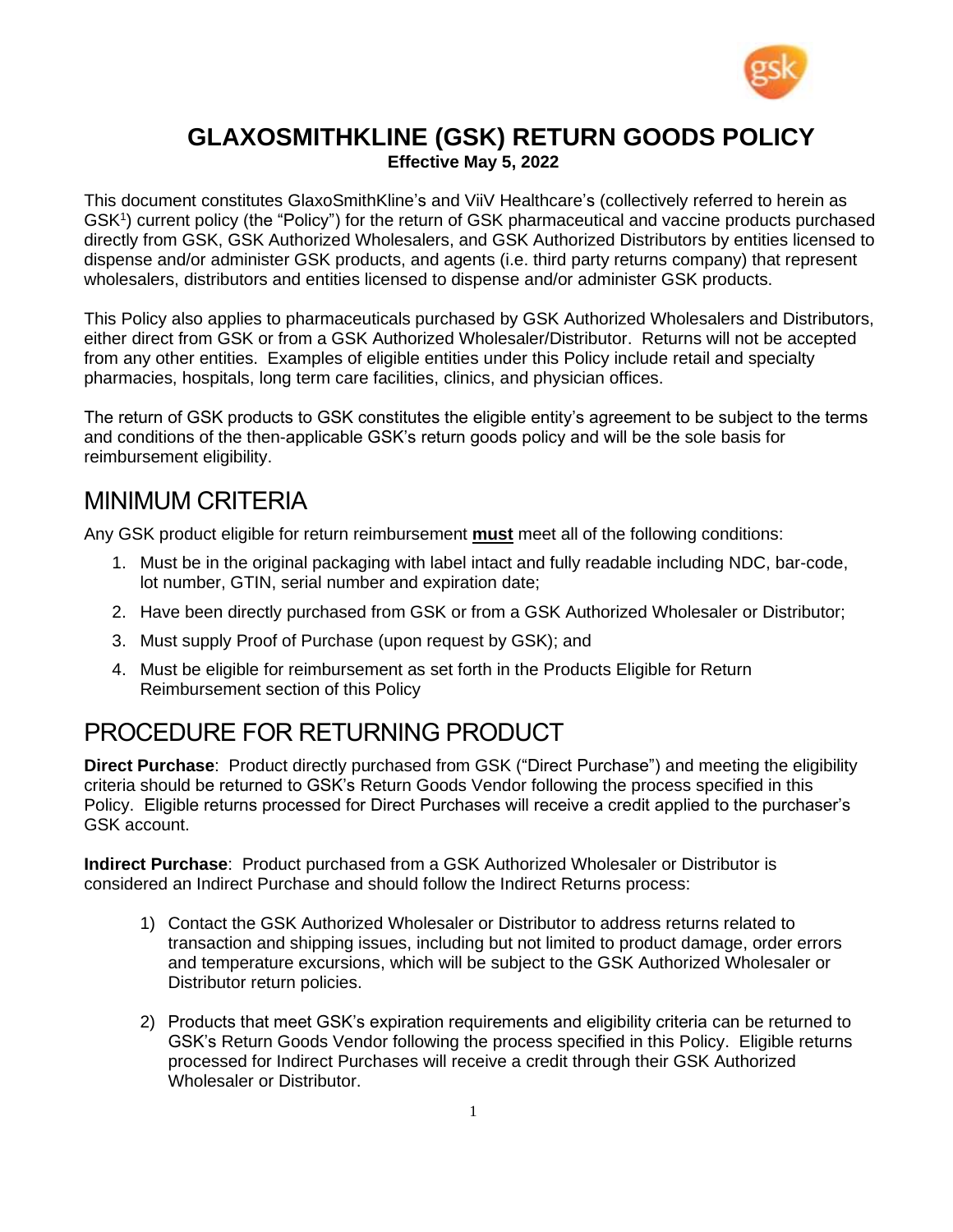

# PRODUCTS ELIGIBLE FOR RETURN REIMBURSEMENT

The following products are eligible for return and reimbursement by GSK:

- 1. Product expiry:
	- a) GSK Pharmaceuticals where product expiry is within 6 months prior to and 12 months after expiration date included on the product packaging label
	- b) GSK Vaccines:
		- 1. GSK Authorized Wholesalers or Distributors can return product where product expiry is within 6 months prior to and 12 months after expiration date included on the product packaging label.
		- 2. All other eligible customers (i.e. physicians, clinics, hospitals, long term care, etc.) can return product where product is at expiration and within 12 months past expiration date included on the product packaging label.
	- c) In the event product expiration date only includes month and year the product expiration for calculating eligibility shall be the first day of the month of product expiration.
- 3. Permitted in terms: Products where direct terms of sale on the invoice or offer letter from GSK expressly permit returns.
- 4. Recall/Withdrawal: Products associated with a GSK-initiated recall and/or withdrawal is returnable subject to specific terms of the recall/withdrawal notice and requested return actions.
- 5. Discontinued products: Product eligibility determined by the returns provision stated in the discontinued notice. For a complete list of discontinued products, please visit our web site at [www.gsk-ecs.com.](http://www.gsk-ecs.com/)
- 6. Acquired Products<sup>2</sup>: An Acquired Product<sup>2</sup> is eligible for return under the normal GSK Returns policy in effect at the time of the product's return. The Acquired Product<sup>2</sup> is governed by the GSK Returns policy upon completion of the acquisition as communicated in the GSK acquisition notice.
- 7. Divested products: For all divested products, the return eligibility requirements are handled through the terms included in the applicable Divestment Announcement unless otherwise specified for specific return events. Reimbursement for divested products, if applicable, will be based on the then GSK Return Goods Policy at the time of the return unless otherwise required by applicable law. For a complete list of divested products, please visit our web site at [www.gsk-ecs.com.](http://www.gsk-ecs.com/)
- **8.** The following scenarios require a GSK Issued Return Goods Authorization (RGA<sup>3</sup>) to be eligible for reimbursement. The RGA's can be obtained by contacting the GSK Customer Service Center (Pharma Service Center at 1-800-877-1158 or Vaccine Service Center at 1- 866-475-8222). **The creation of an Inmar Return Box Label is not a guarantee of reimbursement and is not to be used in place of a GSK Issued Return Goods Authorization (RGA<sup>3</sup> ).**
	- a. **Damages, Shipping and/or Order Errors** -- Products where Direct Purchaser<sup>4</sup> received product resulting from GSK shipping and/or order processing errors, or damage while in transit and reported within (14) days of product receipt from GSK to be eligible for return.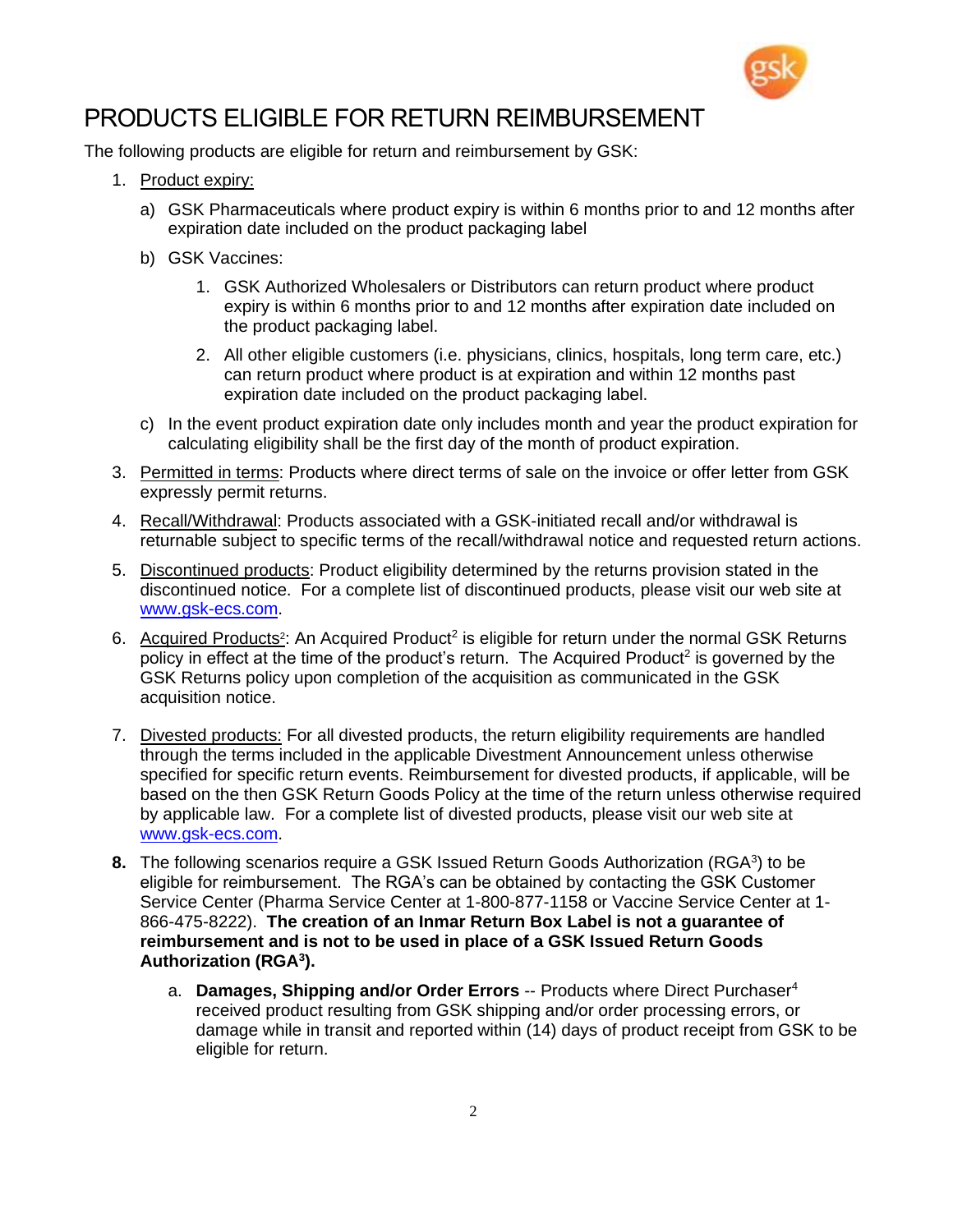

- i. Damage claims or errors must be documented with the Carrier upon delivery. If a shipment appears to be missing, contact the GSK Customer Service Center.
- ii. If Product is purchased through a GSK Authorized Wholesaler or Distributor and you receive an order that is in error or that contains product that has been damaged, the purchaser shall contact and resolve the return issue with their GSK Authorized Wholesaler or Distributor.
- b. **Initial Stocking Orders** -- Initial stocking orders by Direct Purchaser<sup>4</sup> of newly launched products (in aggregate or at a line item level) if returned within 12 months following the date of launch, but not prior to 6 months past the initial receipt of the launch merchandise, and no purchases have occurred since the initial purchase. A credit of 100% of the Purchase Price<sup>5</sup> will be provided.
- c. **Flu Vaccine Returns** -- For all Flu Branded products, eligibility requirements are handled through the GSK purchasing agreement (in which the purchasing agreement will govern eligibility) or through the direct purchasing [terms of sale](https://www.gskdirect.com/medias/GSK-Direct-Terms-Of-Sale-Revised-Nov-2020-Final.pdf?context=bWFzdGVyfHJvb3R8MTU1MDQ1fGFwcGxpY2F0aW9uL3BkZnxoZjIvaDIyLzkyNTc1OTA5NDc4NzAucGRmfDZlMTRmM2JiZmNmZTRkNmJkMzMwZTVhOTlmZThhNGY4NGY5ZDYyMWVhMGVlZDM0NTY3MzMyYTZiYjc0OGM2ZTc) outlined on [www.gskdirect.com.](http://www.gskdirect.com/)
	- i. Eligible Direct Purchaser<sup>4</sup> may obtain their Flu RGA $3$  directly via [www.gskdirect.com](http://www.gskdirect.com/) or contacting the GSK Customer Service Center once Flu return eligibility notification(s) have been received.

## PRODUCTS INELIGIBLE FOR REIMBURSEMENT

Unless explicitly stated above or required by applicable law, all other GSK products are ineligible for credit under this policy. For the purpose of clarification, the following list contains additional information describing conditions where no credit will be issued even if product is otherwise eligible for return and reimbursement. The list below is not exhaustive of all situations disqualifying credit. GSK may at its discretion allow for certain exceptions to the policy.

- 1. When proof-of-purchase from GSK or an Authorized Distributor cannot be verified either by invoice supplied by returning entity or EDI 867 data from Authorized Distributor.
- 2. Items that have been involved in a fire, theft, or bankruptcy sale; or items that have been damaged by fire, water, or smoke.
- 3. Product sold expressly on a non-returnable basis.
- 4. Frozen products are not eligible for return.
- 5. Product that has been Re-packaged<sup>6</sup>.
- 6. Professional samples.
- 7. Merchandise obtained illegally or via diverted means or acquired for the purpose of returning to GSK for credit.
- 8. Merchandise returned where the saleable unit container contains more product than was originally packaged (over packed containers).
- 9. Reconstituted vials of parental products, this may not be returned regardless of labeled expiration date (see Healthcare Provider Administered Products<sup>7</sup> section for defined exceptions).
- 10. Counterfeit or re-imported product.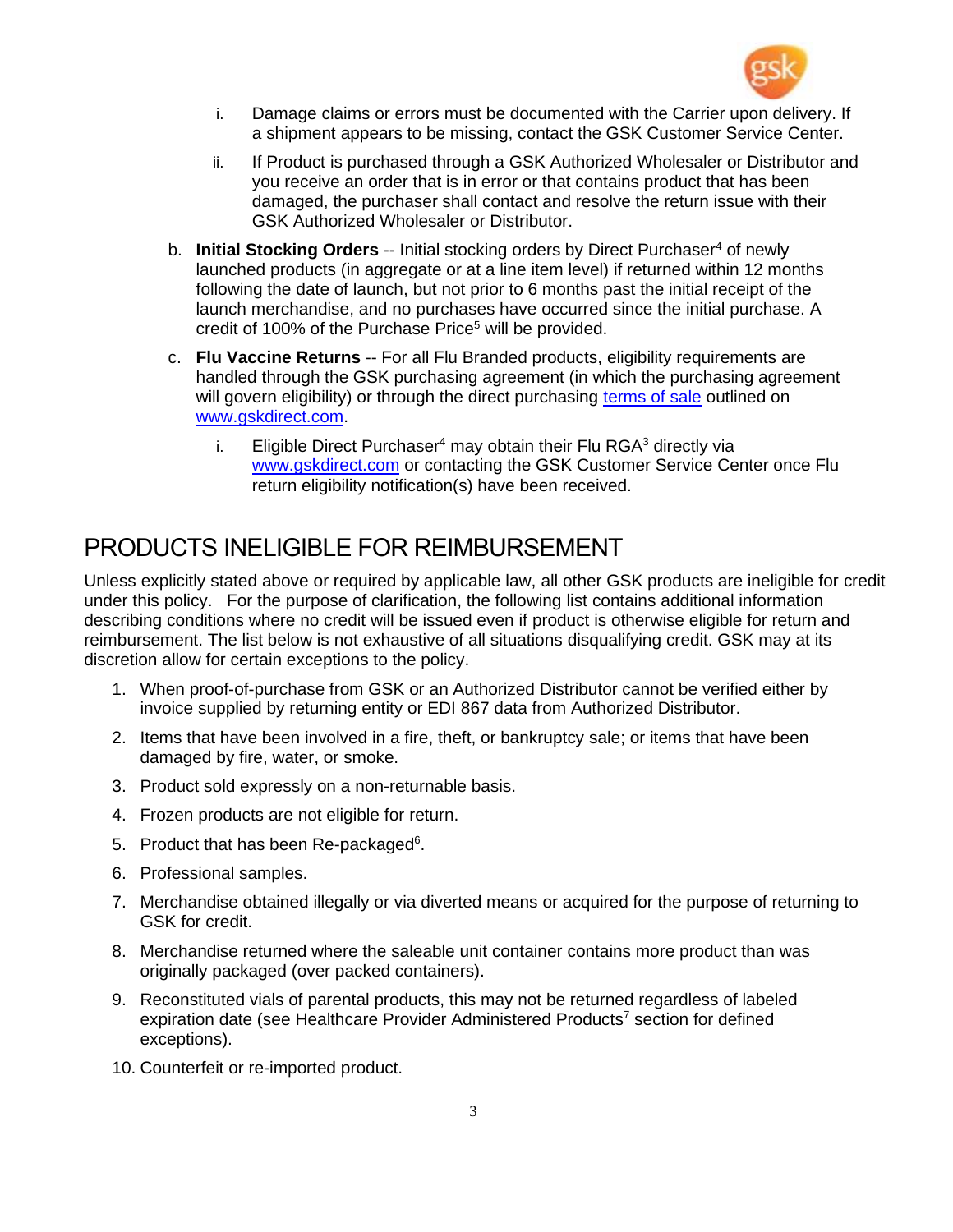

- 11. Product stored out of compliance with specifications or handled improperly.
- 12. Products with missing or defaced labels (including lot number not identifiable), or in leaking containers.
- 13. Products containing prescription labels that include any personal identifiable information.
- 14. Products manufactured to customer specifications.
- 15. Donated products.
- 16. Products destroyed by any Wholesaler or Third Party Processor for Customer or Wholesaler.
- 17. Product sold to any government stockpile program.
- 18. Partially used products in cream, liquid, inhaler, or injectable form.
- 19. Any opened or unopened package returns taken back by the GSK Authorized Wholesaler or Distributor from its customers.
- 20. Product that is not in the original manufacturer container (with the exception of multi-pack syringes or vials where NDC, Lot, and Expiration can still be identified).
- 21. Vaccines purchased under the CDC program. Please go to the CDC website for additional guidance [\(http://www.cdc.gov/vaccines\)](http://www.cdc.gov/vaccines).
- 22. Returns under one debit memo that includes multiple end user customers ("batched") will not be honored and no credit will be issued.

# BASIS OF CREDIT

All eligible products returned in accordance with and subject to the terms and conditions set forth herein, are subject to valuation by GSK. GSK has sole discretion on eligibility and valuation for all product returns.

- 1. For opened bottles, credit will be estimated to the nearest one-fourth or by individual tablet count.
- 2. Unless otherwise specified for specific return events outlined to the contrary in this document or required by applicable law, reimbursements will be issued based on the following:
	- a. GSK Authorized Wholesalers & Distributors:
		- i. Pharmaceuticals and Vaccines will be valued based on current product purchase price (WAC) less ten percent (10%)
	- b. All other eligible customers (i.e. physicians, clinics, hospitals, long term care, etc.):
		- i. Pharmaceuticals will be valued based on current product purchase price (i.e. WAC or contract price) less ten percent (10%)
		- ii. Vaccines will be valued based on 100% of the product purchase price<sup>3</sup>
- 3. Federal Excise Tax (FET) will be reimbursed for eligible returned vaccine products regardless if the product was sold on a non-returnable basis.
- 4. GSK will accept returns according to the GSK Return Goods Policy in effect at the time of return and issue a credit memorandum for Direct Purchaser $4$  or issue a credit to the GSK Authorized Wholesaler or Distributor identified by the customer on the Debit Memo that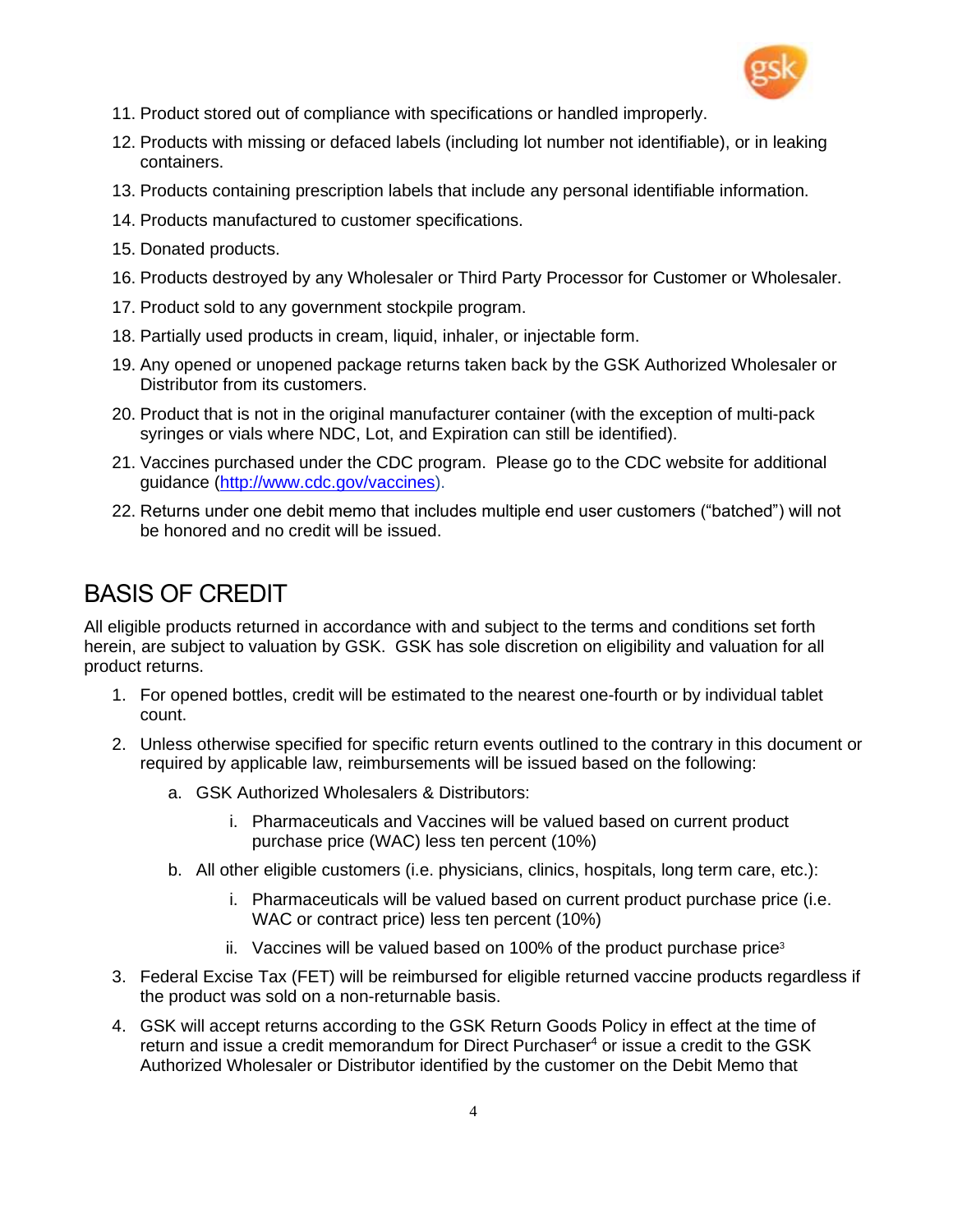

accompanied the return. The GSK Authorized Wholesaler or Distributor will apply the credit to the customer's account at their sole discretion.

5. Any right of off-set for return goods may only be exercised following receipt of a properly issued credit memorandum.

# PRODUCT SPECIFIC EXCEPTIONS TO THE RETURN GOODS POLICY

The following shall serve as notification of GSK's product specific exceptions.

- 1. **Apretude** Reimbursement will be based on 100% of the product Purchase Price<sup>5</sup>. Product is allowed to be returned at expiration and up to 12 months past expiration included on the product packaging label. Partial product returns of Apretude Kits are ineligible for reimbursement unless otherwise required by applicable law.
- 2. **Benlysta** Reimbursement will be based on 100% of the product Purchase Price<sup>5</sup>. Product is allowed to be returned at expiration and up to 12 months past expiration included on the product packaging label.
- 3. **Blenrep**  Reimbursement will be based on 100% of the product Purchase Price<sup>5</sup> . Product is allowed to be returned at expiration and up to 12 months past expiration included on the product packaging label.
- 4. **Cabenuva** Reimbursement will be based on 100% of the product Purchase Price<sup>5</sup>. Product is allowed to be returned at expiration and up to 12 months past expiration included on the product packaging label. Partial product returns of Cabenuva Kits are ineligible for reimbursement unless otherwise required by applicable law.
- 5. **Fluarix** Non Returnable with the exception of special purchasing opportunities as defined within the purchasing agreement.
- 6. **Flulaval**  Non Returnable with the exception of special purchasing opportunities as defined within the purchasing agreement.
- 7. **Jemperli** Reimbursement will be based on 100% of the product Purchase Price<sup>5</sup>. Product can be returned at expiration and up to 12 months past expiration included on the product packaging label.
- 8. Nucala Reimbursement will be based on 100% of the product Purchase Price<sup>5</sup>. Product can be returned at expiration and up to 12 months past expiration included on the product packaging label.
- 9. **Rabavert** Non-Returnable except for special purchasing opportunities as defined within the purchasing agreement.
- 10. **Sotrovimab (U.S. Government-Purchased Product)**  Returns are not eligible for reimbursement for product purchased by the U.S. Government and provided to customers and patients at no cost pursuant to the US Government Contracts awarded to GSK on September 29, 2021 (W58P05-21-C-0008) and November 15, 2021 (W58P05-22-C-0002). Contact your State Health department with any questions regarding unused product. If you do not know how to reach your State Health point of contact, please email [COVID19Therapeutics@HHS.gov.](mailto:COVID19Therapeutics@HHS.gov) If undamaged product needs to be returned, follow the instructions in the Return Shipment Information section of this policy.
- 11. **Sotrovimab (Commercially-Purchased Product)** Reimbursement for product purchased by customers during the FDA approved Emergency Use Authorization (EUA) period will be based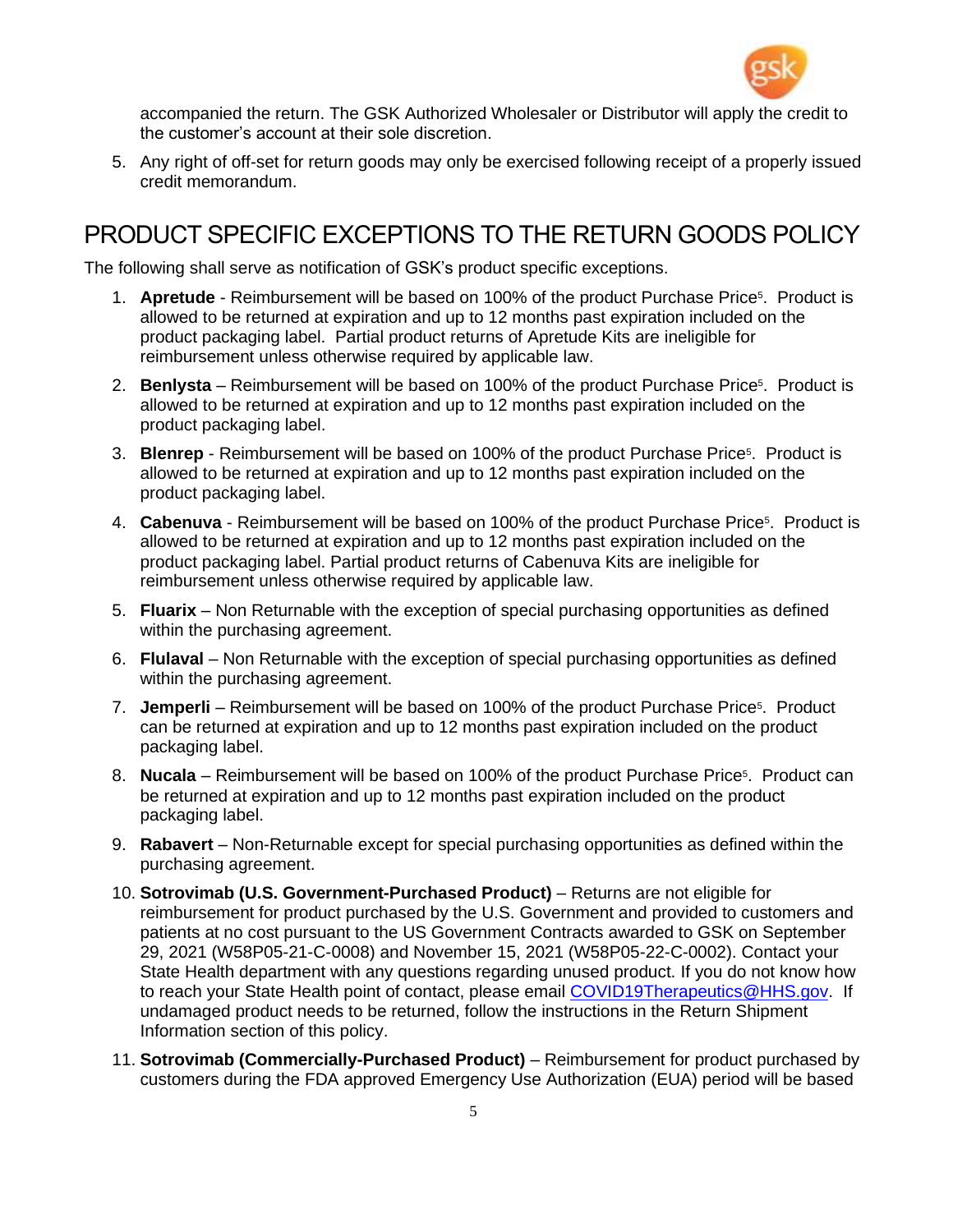

on 100% of the product Purchase Price<sup>5</sup>. Product is eligible to be returned for any reason prior to or at product expiration date and no greater than 12 months past expiration date included on the product packaging label. During the FDA approved Emergency Use Authorization (EUA) period, customers may be eligible to return product for reimbursement prior to the product expiration date with GSK's prior approval (contact the GSK Customer Service Center at 1-800- 877-1158) via a GSK issued Return Goods Authorization (RGA). A GSK issued Return Goods Authorization is required for product reimbursement eligibility. EUA product remains eligible for reimbursement up to 12 months past product expiration. Note: The earliest expiry date for any sotrovimab is August 2022; however, there are some lots that reflect the 12-month dating on the packaging. Please call the GSK COVID Contact Center (866-GSK-COVID) for dating information on specific lots.

12. Zejula – Reimbursement will be based on 100% of the product Purchase Price<sup>5</sup>. Product can be returned at expiration and up to 12 months past expiration included on the product packaging label.

The above represents Product specific differences to the GSK Return Goods Policy. All other aspects of the GSK Returns Policy shall remain in effect.

# HEALTHCARE PROVIDER ADMINISTERED PRODUCTS ("HCPPS")<sup>7</sup>

GSK's HCPPs may be eligible for replacement product or credit prior to the product expiration window provided one or more of the following conditions are met:

- 1. HCPP was purchased for a specific patient and was never reconstituted or administered due to the patient's death.
- 2. HCPP was reconstituted and/or prepared for administration for a patient but the product could not be administered due to one or more of the following reasons:
	- a. HCPP was not administered due to reasons that precluded patient administration
	- b. Patient died prior to scheduled treatment
	- c. HCPP was reconstituted incorrectly
	- d. HCPP was accidently mishandled

In order to request a pre-expiration HCPP claim, Eligible Customer $<sup>8</sup>$  must contact the GSK Customer</sup> Service Center (Pharma Service Center at 1-800-877-1158). The GSK Customer Service Center will provide a HCPP claim form to be completed by the customer. In order to be considered for the preexpiration HCPP claim, the customer must return the completed form, which includes a certification by the customer. In the event the pre-expiration HCPP claim request is approved, GSK will provide a Return Goods Authorization form to the customer.

### RETURN SHIPMENT INFORMATION

1. All return goods are to be sent by the eligible entity directly to the GSK Return Goods Vendor (Inmar) at the following address:

> **GSK Pharmaceuticals Trade, c/o Inmar Rx Solutions 3845 Grand Lakes Way Suite 125 Grand Prairie, Texas 75050**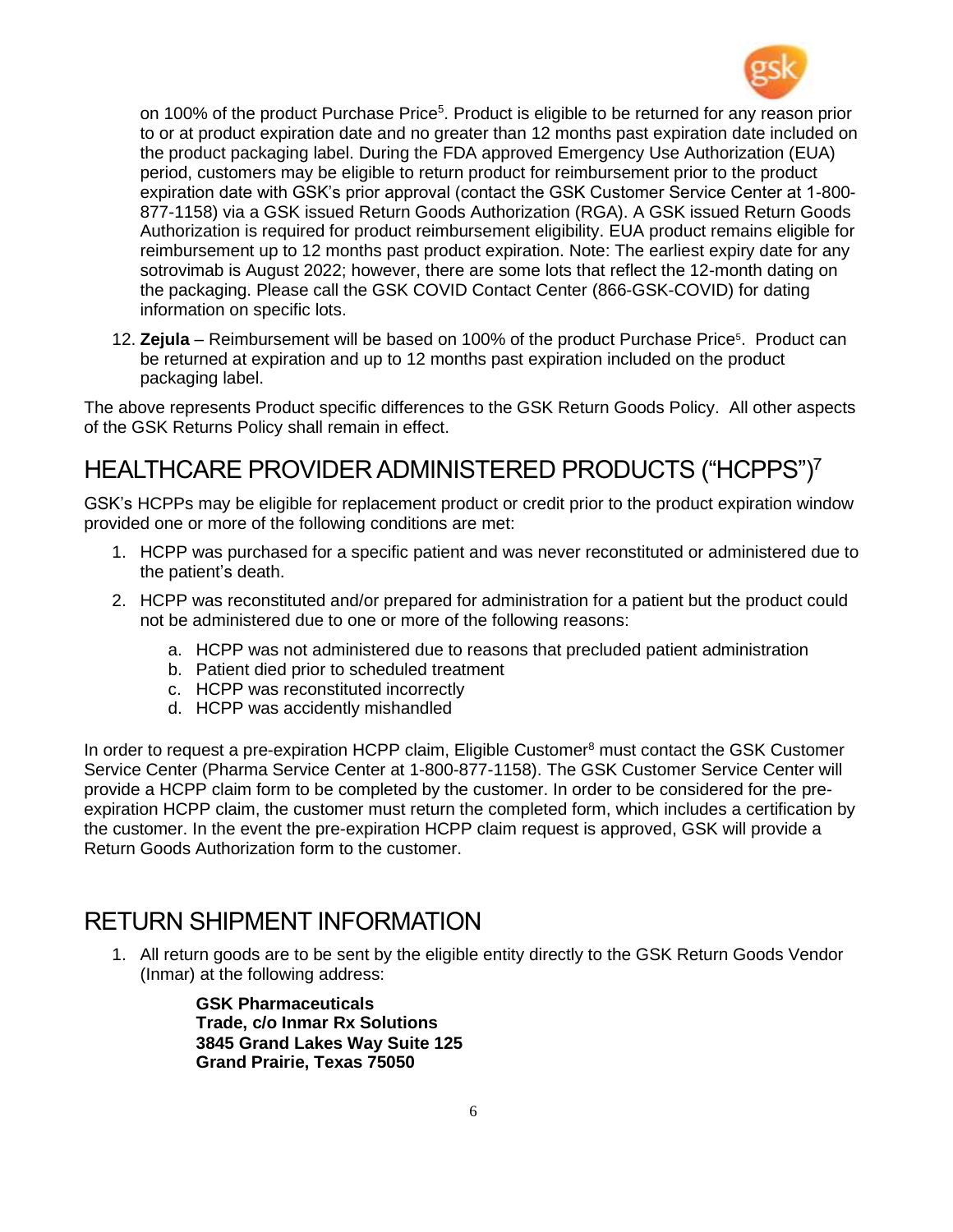

- 2. GSK requests the use of return box labels for all product returns sent to GSK c/o Inmar. Requests for a return box label can be made by any of the following methods below:
	- a. Inmar website at [https://hrm.reskureturns.com](https://hrm.reskureturns.com/) (you will need to upload a PDF copy of your debit memo).
	- b. For Indirect Purchases, a GSK Authorized Wholesaler or Distributor must be included in the remittance information.
	- c. E-mail your debit memo to [rarequest@inmar.com.](mailto:rarequest@inmar.com)
	- d. Please include NDC number, lot number and expiration dates assigned to each item.
	- e. Fax your debit memo to Inmar at 817-868-5343.
	- f. For questions relating to the process of creating a Return box label please contact Inmar directly at 1-800-967-5952 Monday through Friday 8am – 5pm (EST). Please note: the creation of a Return Box Label is not a guarantee of reimbursement and is not to be used in place of a Return Goods Authorization.
- 3. All products returned must meet all eligibility criteria stated in this Return Goods Policy.
- 4. Payment of transportation for returns must be prepaid.
- 5. It is suggested that the account returning products insure all shipments.
- 6. The following information **must** be included with the returned goods shipment:
	- a. Accurate DEA number of the returning entity.
	- b. GSK Account number if purchased directly from GSK.
	- c. Origination name and mailing address.
	- d. Remittance name and mailing address (include GSK Authorized Wholesaler or Distributor for Indirect Purchases).
	- e. Debit memo number.
	- f. NDC number, lot number, expiration date, quantity.
	- g. The name and address of the GSK Authorized Wholesaler or Distributor from which product was purchased.
	- h. Failure to provide any or all of these may result in the return being disallowed and destroyed.
- 7. **Requirements for products purchased under 340B Program**: Products returned that were purchased under the 340B drug pricing program **must** include:
	- a. A notation on the debit memo that the product was purchased under 340B; and
	- b. Include the HRSA assigned 340B identifier.
	- c. Failure to provide any or all of these may result in the return being disallowed and destroyed.
- 8. GSK is not responsible for shipments lost in transit.
- 9. All eligible products shipped to the GSK authorized Return Goods Vendor are to be shipped in a safe, secure, and reliable manner, and in compliance with all applicable federal, state and local laws, regulations and statutes. If you have any questions regarding special handling or transportation instructions, please visit our website at [www.gsk-ecs.com](http://www.gsk-ecs.com/) to view our product Material Safety Data Sheets (MSDS).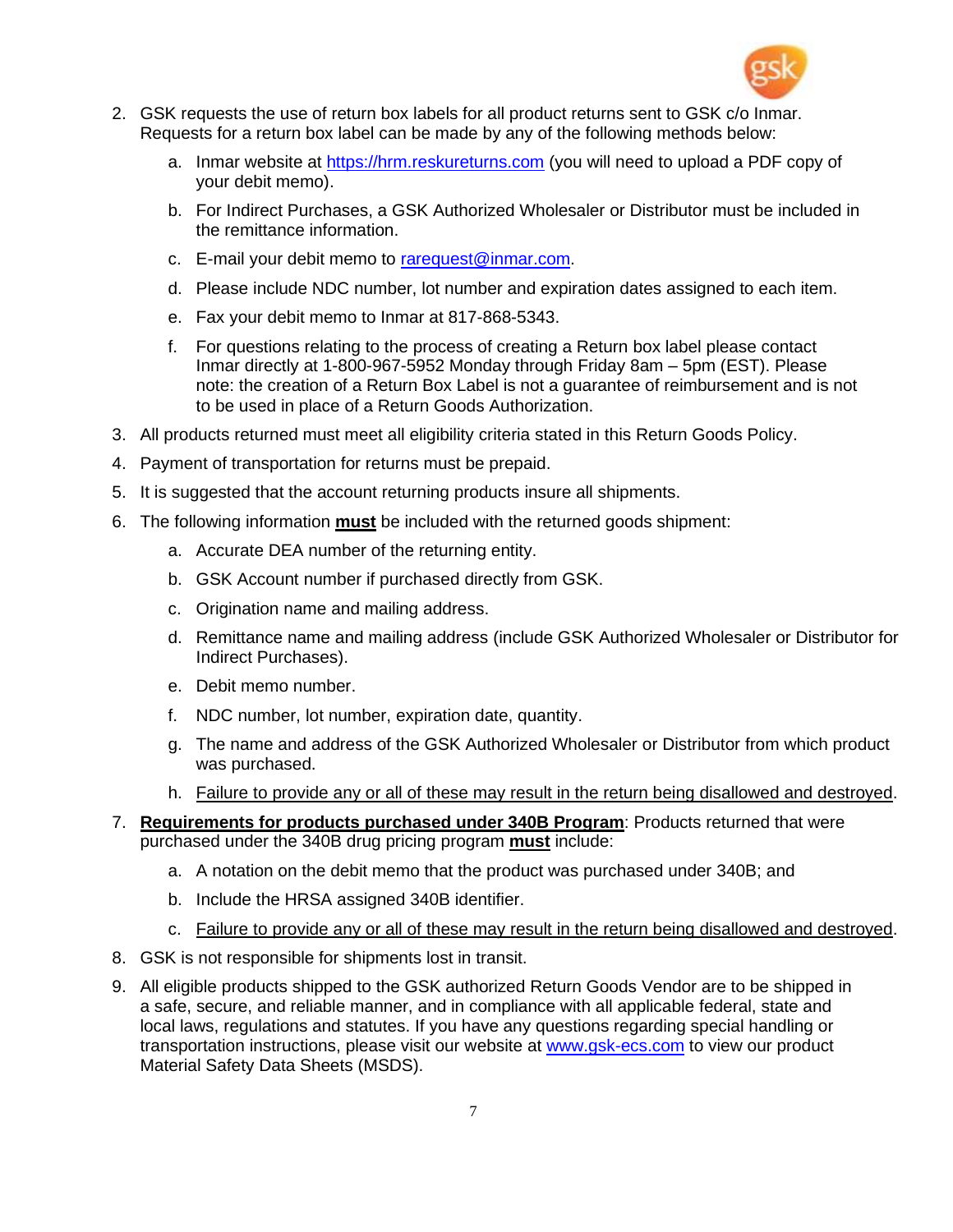

- 10. Where required, a completed RGA<sup>3</sup> form, must be included with shipment. This form can be obtained from the GSK Customer Service Center (Pharma Service Center at 1-800-877-1158 or Vaccine Service Center at 1-866-475-8222) or via [www.gskdirect.com](http://www.gskdirect.com/) (only Direct Purchaser<sup>2</sup> returning eligible Flu Branded Products).
	- a. This return goods authorization is being issued upon unconfirmed representations made to GSK and is not intended to be a guarantee of reimbursement or a basis for relying upon reimbursement.
	- b. Reimbursement for return goods is subject to verification by GSK or its agent that the returned product falls within GSK's guideline for return goods reimbursement.

## THIRD PARTY PROCESSOR INFORMATION

Returns from third party processors acting on behalf of eligible entities will be accepted provided the processor complies with all aspects of the GSK Return Goods Policy. Third party processors acting on behalf of a GSK Authorized Wholesalers, Distributors, or entities licensed to dispense and/or administer GSK products must comply with and are subject to the terms of the GSK Return Goods policy and GSK is not responsible for fees incurred by third party processors. Returns may be held pending verification of the eligible entity shown on the debit memo. GSK reserves the right to not issue credit if the customer and/or product information on the customer's debit memo is incomplete or inaccurate.

### SPECIAL INSTRUCTIONS

- 1. Products received by GSK not meeting the above guidelines will not be returned to Purchaser and no credit will be issued.
- 2. GSK has the right to destroy any return goods in its custody.
- 3. GSK reserves the right to deduct the costs incurred for the processing/destruction of ineligible returned product from the total credit for the return. Ineligible products should NOT be sent back to GSK.
- 4. All eligible products returned in unopened or partial containers, in accordance with and subject to the other terms and conditions set forth herein, are subject to valuation by GSK in its sole discretion.
- 5. This statement of policy shall supersede and/or serve as notice of termination of any previous agreement or policy, whether written, oral, or established through course of dealing between you and GSK with respect to the subject matter hereof.
- 6. GSK Return Goods Policy is subject to change at any time and without prior notice to other parties.
- 7. Returned quantities will be audited by GSK's Return Goods Vendor and final credit will be based on GSK's Return Goods Vendor count.
- 8. GSK reserves the right to destroy products which are returned outside this policy, or which are considered unfit or unsafe for use.
- 9. Return disputes must be submitted to GSK Customer Service within 12 months following receipt of returned product at GSK's Return Goods Vendor.